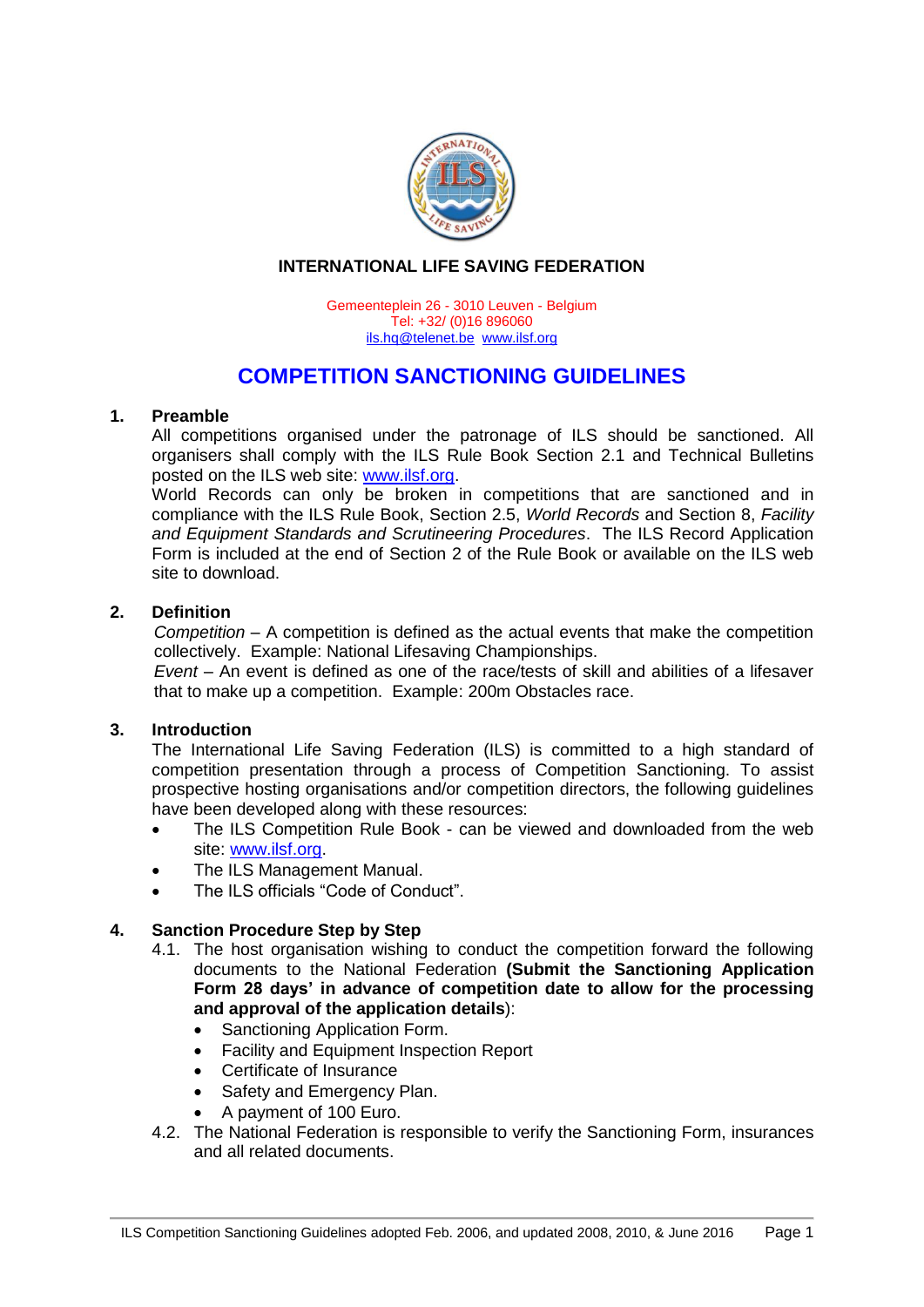- 4.3. When the National Federation endorses the competition it sends the Sanctioning Form with payment to the ILS Headquarters and a copy of the endorsement to the host organisation.
- 4.4. A sanctioning site visit can be organised (if required) by an appointed ILS Sport Commission's representative.
- 4.5. The Headquarters include the event in the official ILS Calendar under sanctioned competitions. This serves as an official notification.
- 4.6. Post-Event Record Application Form if applicable.

### **Notes:**

- A Sanctioning Form must be submitted for each competition on an individual basis.
- Series Competitions that are identical in venue, course design and distance can be treated as one application in terms of the Sanction Forms. Fees are applicable and payable for each competition in the Series.
- ILS World Records can only be achieved at ILS Sanctioned Competitions.
- Only sanctioned events can appear on the official ILS Calendar.

# **5. Technical Support**

Technical support to conduct the event in accordance with the "ILS Competition Rule Book" may be required by ILS. The number of Technical Officials will be dependent upon the competition status and the number of competitors and will be determined in consultation with the ILS Sport Commissioner.

# **6. Sanctioning and Other Fees (2016-2017)**

**The sanctioning fee per event is 100 Euro** (payable when application is made).

NOTE: If it is deemed appropriate and ILS officials are to be used to assess the application in a technical capacity. This will attract a fee for service. These will be negotiated on a competition by competition basis.

# **7. Entry Forms, Official correspondence and other Promotional material**

Entry forms must carry the following expression: "Sanctioned by the International Life Saving Federation" and must carry the ILS logo.

# **8. Change to Competition**

Should the grounds upon which sanctioning was granted changes at any time prior to the competition, notification must be given to ILS, whereby the sanctioning will be immediately reviewed. Should the review result in the competition not meeting sanctioning standards, ILS reserves the right to advertise withdrawal of sanctioning.

# **9. Competition Rules**

All competitions must be conducted in accordance with "ILS Competition Rule Book" that pertains to the pool and equipment utilized and the actual individual events. Other rules pertaining to the conduct of activities associated with the competition such as the establishment and conduct of a judicial system to be utilized when required, during the competition (appeals committee, etc.) do not need to comply in terms of structure to the ILS Competition Rule Book but rather in purpose and intent.

#### **10. Permits and Approvals**

Hosting organisations are responsible for obtaining all required permits and approvals such as; the Local Government (Council), the Police, the approval for use of private property and other facility user group considerations.

# **11. Insurance / Safety and Emergency Plan**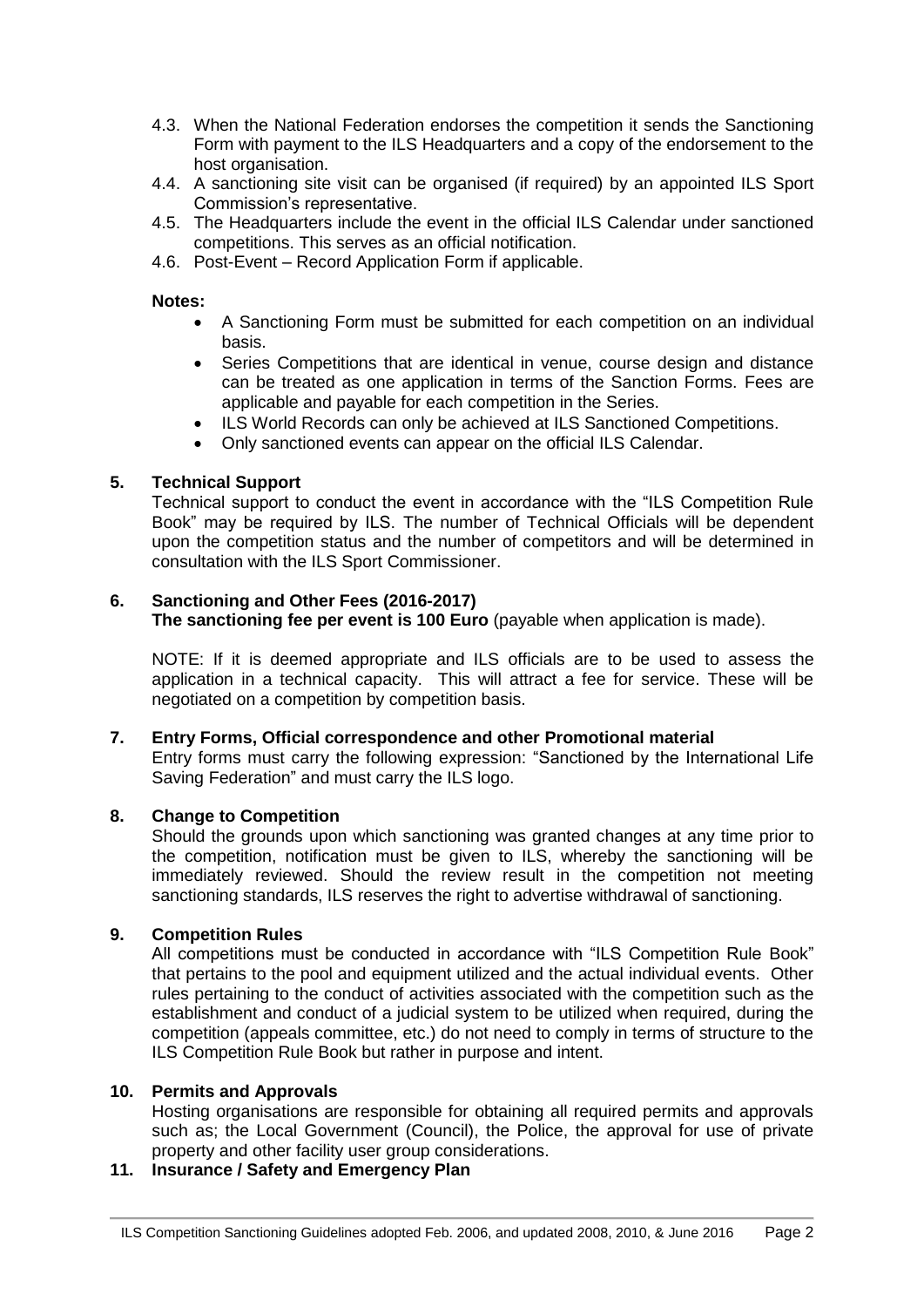- All competitions must have public liability insurance of at least 10,000,000 Euro.
- A copy of the insurance "Certificate of Currency" must be forwarded to ILS prior to the commencement of competition.
- A Safety and Emergency Plan for the competition must be submitted to ILS as an attachment to the application.

# **12. Equipment**

All equipment to be used for a competition must comply with ILS specifications.

#### **13. Facilities Standard**

All facilities used for competition (pool, beach, ocean, lake, etc.) must meet and comply with ILS specifications.

# **14. Anti-Doping**

 All sanctioned events must comply in process and adhere to the ILS anti-doping policy. This policy can be found on the ILS website: [www.ilsf.org.](http://www.ilsf.org/)

#### **15. Duty of Disclosure**

Before the hosting organiser enters into a sanction with ILS all matters requested pertaining to the competition will be disclosed to ILS through this sanctioning process. If an organiser fails to comply with your duty of disclosure, ILS may withdraw its sanction without prior notice.

#### **16. Sanctioning Fees**

You are responsible for transferring the sanctioning fee of 100 Euro to ILS. The fee should be transferred to the ILS account: Bank name: BNP Paribas Fortis Bank address: Diestsesteenweg 99, 3010 Leuven, Belgium IBAN number: BE91 0012 4219 9376 Bank swift code: GEBABEBB

If fees are not paid before the start of the event, the sanctioning is void.

# **17. Prize Money**

ILS favours a policy of equal division of prize money (if any) for male and female competitors in depth and amount.

# **18. Date**

If the date of mailing does not appear on the Sanctioning Form the National Federation as well as ILS will use the e-mail date as the application date.

# **19. Sanctioning Agreement**

By signing the Sanctioning Form and its declaration, the Host Organiser declares that he/she has read and understood the ILS sanctioning guidelines and recognises that it is their responsibility to conduct a fair and safe competition. /The Organiser further understands that the guidelines are minimal and special conditions and may require further cautions and actions. The Organiser agrees also that ILS has the authority to request the cancellation of the competition or withdrawal of the ILS sanctioning if minimum safety requirements are not in place and that ILS may announce publicly before the commencement of the competition the withdrawal of ILS sanctioning and insurance cover if applicable.

The Organiser understands that the information supplied on the Sanctioning Form will be relied upon by ILS in sanctioning this event, and any changes made must be notified